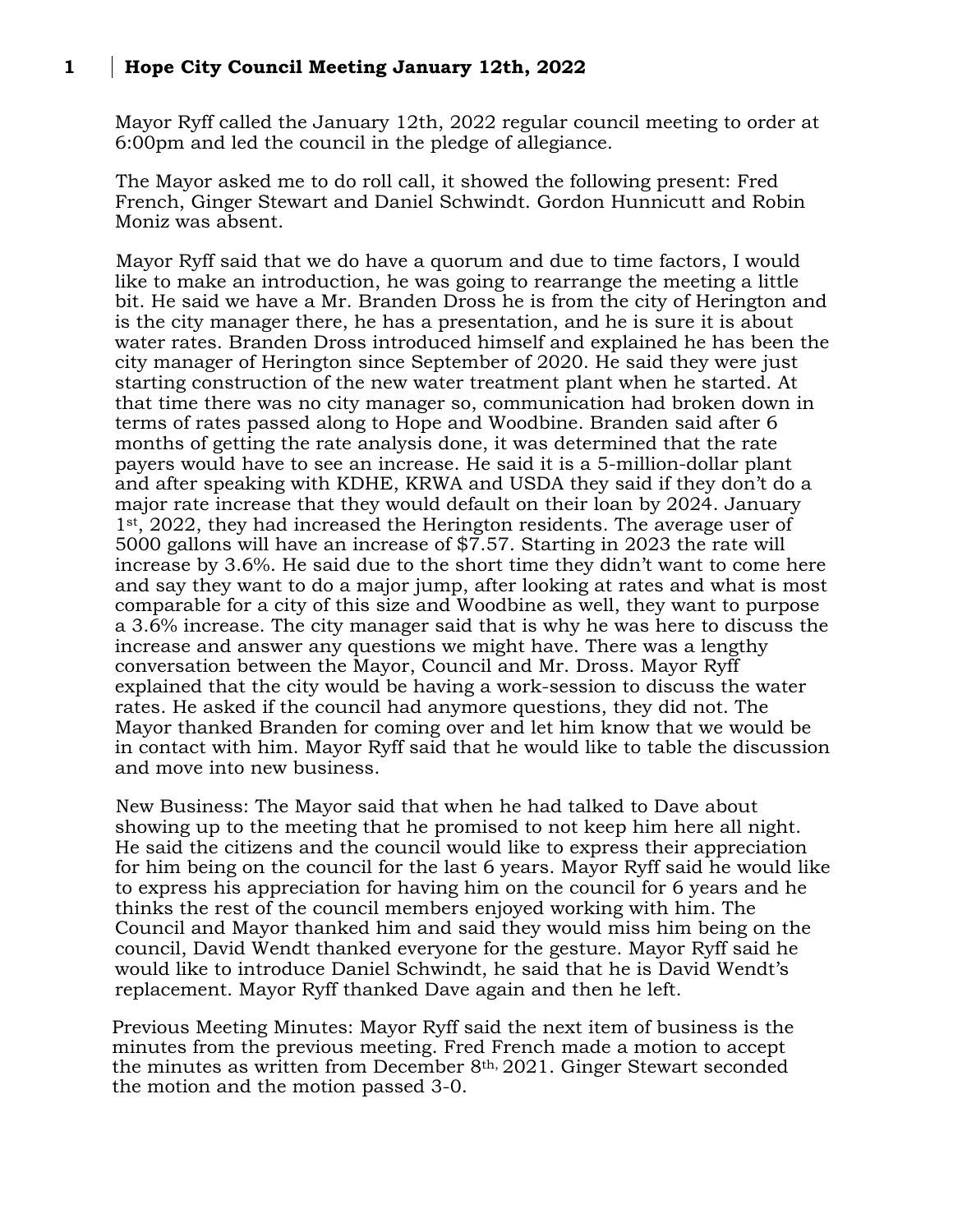## **2 Hope City Council Meeting January 12th, 2022**

Appropriation Ordinance: Mayor Ryff said next is appropriation ordinance #1126. Ginger Stewart made a motion to approve appropriation ordinance #1126, Fred French seconded the motion. The motion carried 3-0.

Treasurers Report: The mayor said the next item of business is the Treasurer's report and he was just informed Heather would not be here, but the report is in the notebook. He said he really didn't have any comments about it, unless someone has a question. The Mayor explained a few things to the new councilmen, he said that we had just been through an audit so he felt like the numbers on the financial statement are real close. Fred French made a motion to accept the financial statement for December  $1<sup>st</sup> - 31<sup>st</sup>$ , 2021. Ginger Stewart seconded the motion and it passed 3-0.

New Business: Mayor Ryff said the next item of business is Mayer Sewer Cleaning Contract. He said that he had looked it over and with each sewer cleaning contract it comes with a small rate increase. The Mayor explained how the city is split into three sections when they clean the sewer lines., he said the important part of the cleaning is the last 150' of transmission line where it goes into the lagoon. Fred French made a motion approve the threeyear contract with Mayer Sewer Cleaning for 2022, Daniel Schwindt seconded the motion. The motion carried 3-0. The Mayor said moving on we do have a resignation letter from the city prosecutor Joycelyn Lucas Randle. He said that we are looking for a new city prosecutor for municipal court. He said he would like a motion to accept the letter. Fred French made a motion to accept Joycelyn Lucas Randle's resignation letter. Ginger Stewart seconded the motion and it passed 3-0. The next item of business, you will see a sheriff's contract for 2022, Jerry Davis the Dickinson County Sheriff dropped it off, the mayor asked what the Council's opinion was of it. There was a conversation about the contract. No action was taken. Mayor Ryff said the next item of business is resolutions for the condemnation of the two properties that have been inspected. Fred French made a motion to adopt resolution 22-001 and 22-002 when corrections are made, Ginger Stewart seconded the motion. The motion carried 3-0. The next item on the agenda is Kansas Rural Water Association training. The Mayor said basically they are having some classes up in Grandview Plaza about backflow prevention. He said that the City of Hope has a few of them. He said that when Pat attends the classes, he will receive 5 credit hours for each day that he is there toward certification renewal.

Old Business: Mayor Ryff said under old business we have a water rate study discussion, and that he had mentioned that we would get back to the water rate study. Basically, what we need to do, is decide what we want to do with the water rates. He said we can set up a committee to come up with what you want to do with the water rates, there are samples from the KRWA rate study and their suggestions. There was a conversation about what the best option would be. The council decided that we should have a work session on Monday January 31st at 4pm.

Mayors Discussion: Mayor Ryff said he don't have a lot, David Wendt has been replaced by Daniel Schwindt and that leaves a hole for being council president. Mayor Ryff said that a new council president needed to be selected and it is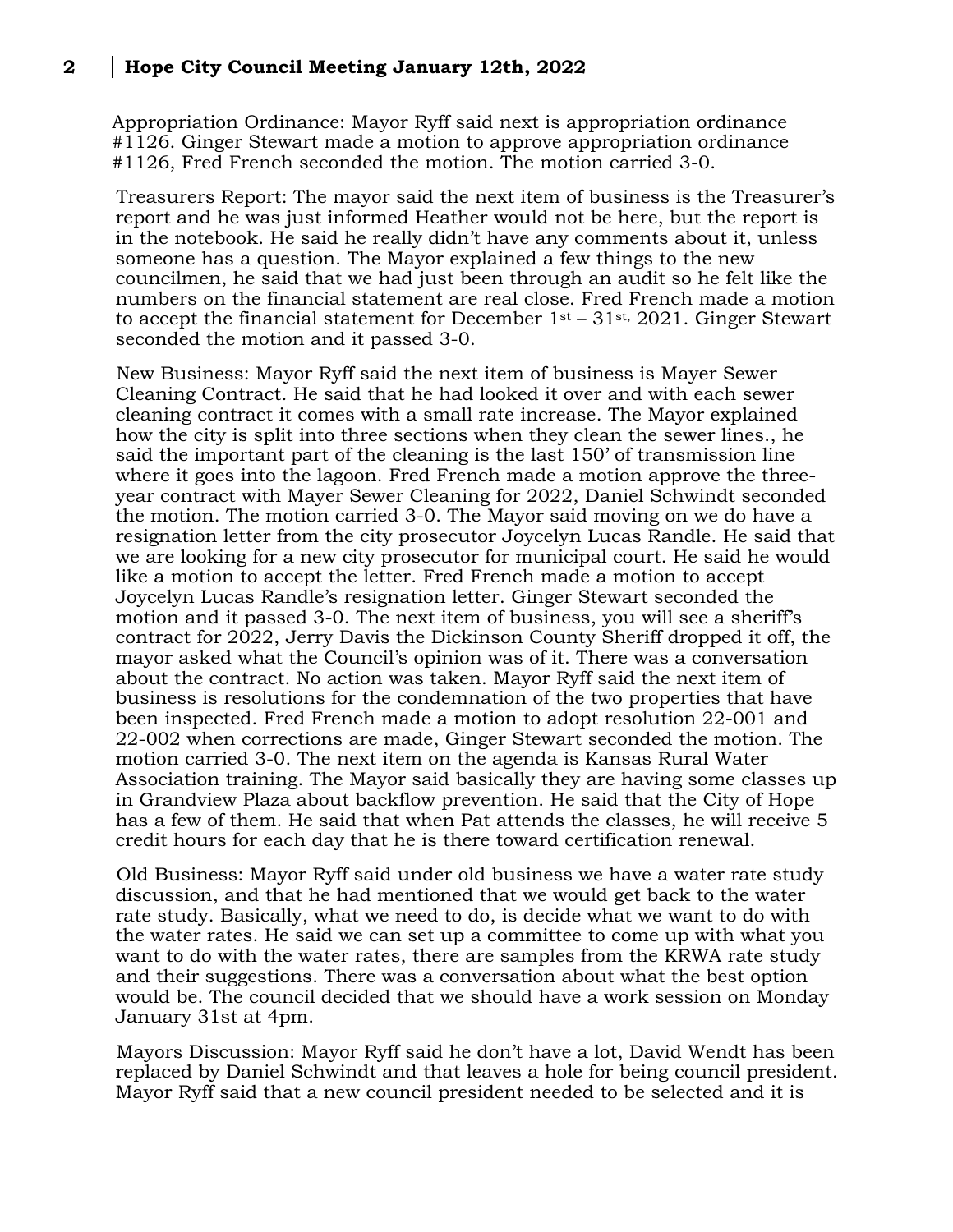## **3 Hope City Council Meeting January 12th, 2022**

something he would like to get done. He said the council president is pretty much like being a councilmember other than our checks require three signatures, with that being said we keep four signatures on file with the bank in case of someone not available to sign the checks. Also, if the Mayor is not available for the council meeting the council president runs the meeting in his absence. He said that is pretty much the long and short of it. Ginger Stewart made a motion to nominate Fred French for council president, Daniel Schwindt seconded the motion. The motion was carried 3-0.

Maintenance Report: Mayor Ryff said I don't have a lot to say about the maintenance side. He is doing good even though he has had a few problems. Over new years, he was gone and out of town. We should have maybe moved some snow in front of the businesses, but we didn't. He wasn't here, and he didn't get back until after the fact. The windstorm caused a little damage, it caused him a good week and a half of work. He Said there were three big trees that blew down and there is one down at the cemetery. So, he has been busy hauling the limbs and brush to the burn pit. He said there was some sign damage and he had to reset some signs, street signs and stop signs. He had surgery on his hand when he got back, he has it all wrapped up but has been working.

Clerks Report: Talked to John about the wind damage to the bay door on the Westside of the building from the 90+ mile an hour windstorm. Talked with Larry about the doors too. We went and looked at them from the inside of the building and Larry and John moved the center back to make them usable for the UPS drivers using the Northside of the building. Jerry Davis the Dickinson County Sheriff came down to visit and asked how things were going. He wanted to drop off a contract for 2022 so if we decide we want additional protection for 2023 we would have a rough idea of what it would cost. Received an email from Joycelyn Lucas Randle about her resigning her position as city prosecutor, I talked to Larry about it, and he suggested that I ask her for her recommendations and to check with the other municipal court clerks and to see who they use. I received a fax from Mayer Specialty Services about getting a contract with them for sewer cleaning for 2022. I let Larry know, he had me look back to see when the last cleaning was. It was the end of December 2020 when they cleaned the Northside of town. Larry and I talked about the bronze grave markers and twenty new flags for the cemetery. I looked up the last order, then called and placed the order with the company, and they said it would be the first of February when they planned to send the order out. Mayor Ryff said that he did have Fred look at the shop bay door and Fred said for \$250.00-\$300.00 he would fix it. He said for Fred to put us on his list and so he can fix it when he has the time. Ginger Stewart made a motion to adjourn the meeting, Daniel Schwindt seconded the motion. It carried 3-0.